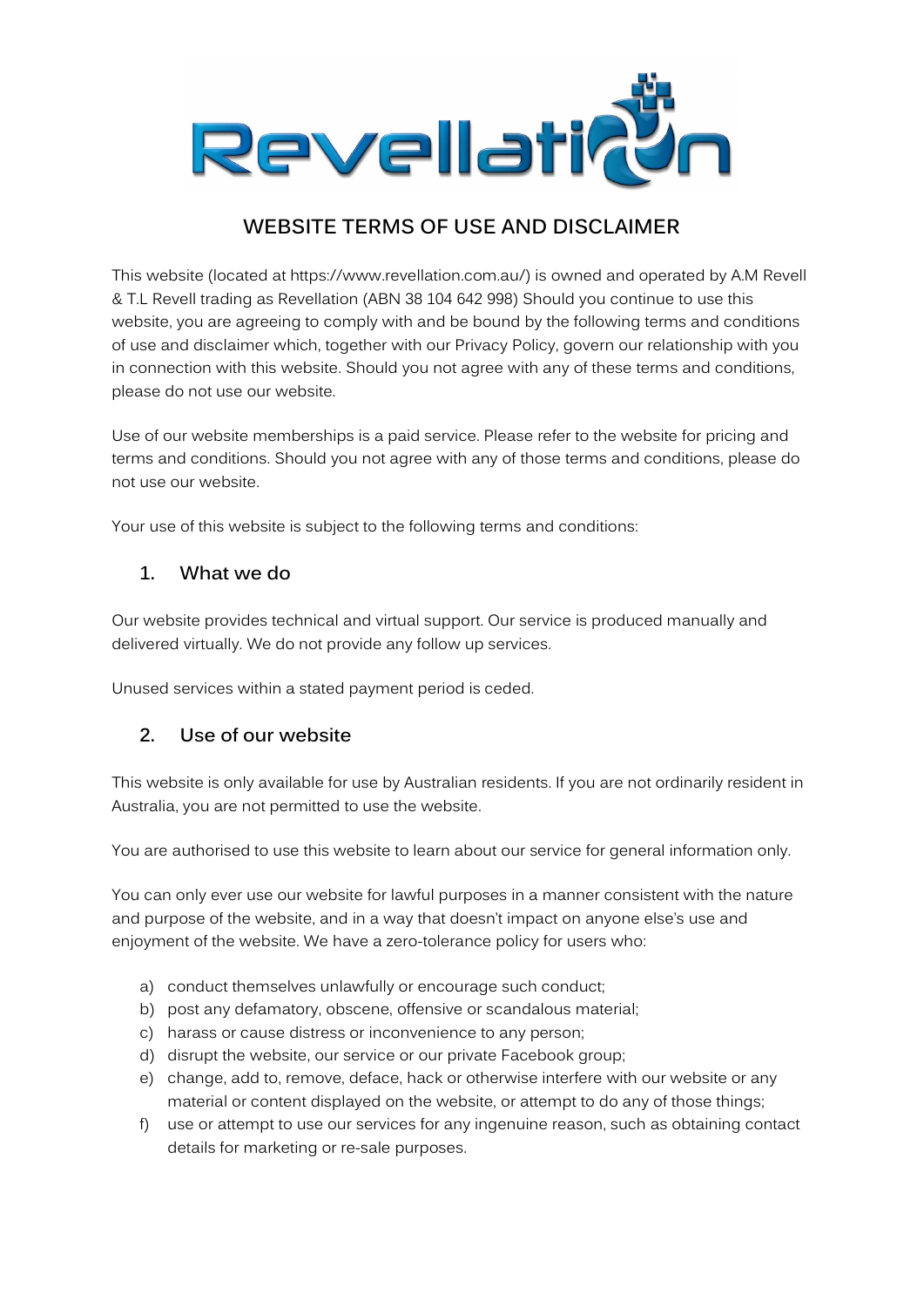We reserve the right to ban any users who engage in such behaviour from accessing our website and to remove any such users from the private Facebook group.

Unauthorised use of this website may be a criminal offence and/or give rise to a claim for damages. You indemnify us on a continuing basis for any loss or damage we suffer as a result of your unauthorised use of our service or website.

#### 3. No warranty or guarantee

We make no warranty or guarantee in relation to our website or service, other than those we are specifically obliged to provide by law. We make no warranty, guarantee.

#### 4. Your responsibilities

As a user of our website, it is your responsibility to read our Privacy Policy and ensure you're comfortable with how we collect, use and disclose your personal information.

### 5. Disclaimer and indemnity

Nothing in these terms limits or excludes any rights, guarantees, warranties, representations or conditions that you are entitled to by law that can't be limited or excluded, including under the Australian Consumer Law, which forms Schedule 2 to the *Competition and Consumer Act 2010* (Cth) (ACL).

Where we are unable to exclude liability to you, but are able to limit it, we do so limit our liability to you to the maximum extent permissible by law, including under section 64A of the ACL to the supplying of the services again or the payment of the cost of having the services supplied again.

Where we are able to exclude liability to you, we do so exclude all liability and all terms, guarantees, warranties, representations or conditions as to the performance, accuracy, timeliness, completeness or suitability of the information and materials found or offered on this website for any purpose which are not expressly stated in these terms. You hereby acknowledge that such information and materials may contain mistakes, inaccuracies or errors and we expressly exclude any liability for such to the fullest extent permissible by law.

We will not be liable for any special, indirect or consequential loss or damage (unless such loss or damage is reasonably foreseeable resulting from our failure to meet an applicable consumer guarantee to which you are entitled under the ACL), loss of profit or opportunity, or damage to goodwill arising out of or in connection with the website or these terms (including as a result of not being able to use the website), whether at common law, under contract, tort (including negligence), in equity, pursuant to statute or otherwise. If we can't exclude liability but we can limit it, we limit it to the maximum extent permitted under section 64A of the ACL.

We make the website available to you, however you use it at entirely your own risk, for which we will not be liable. Everything on the website is provided "as is" and "as available" – we don't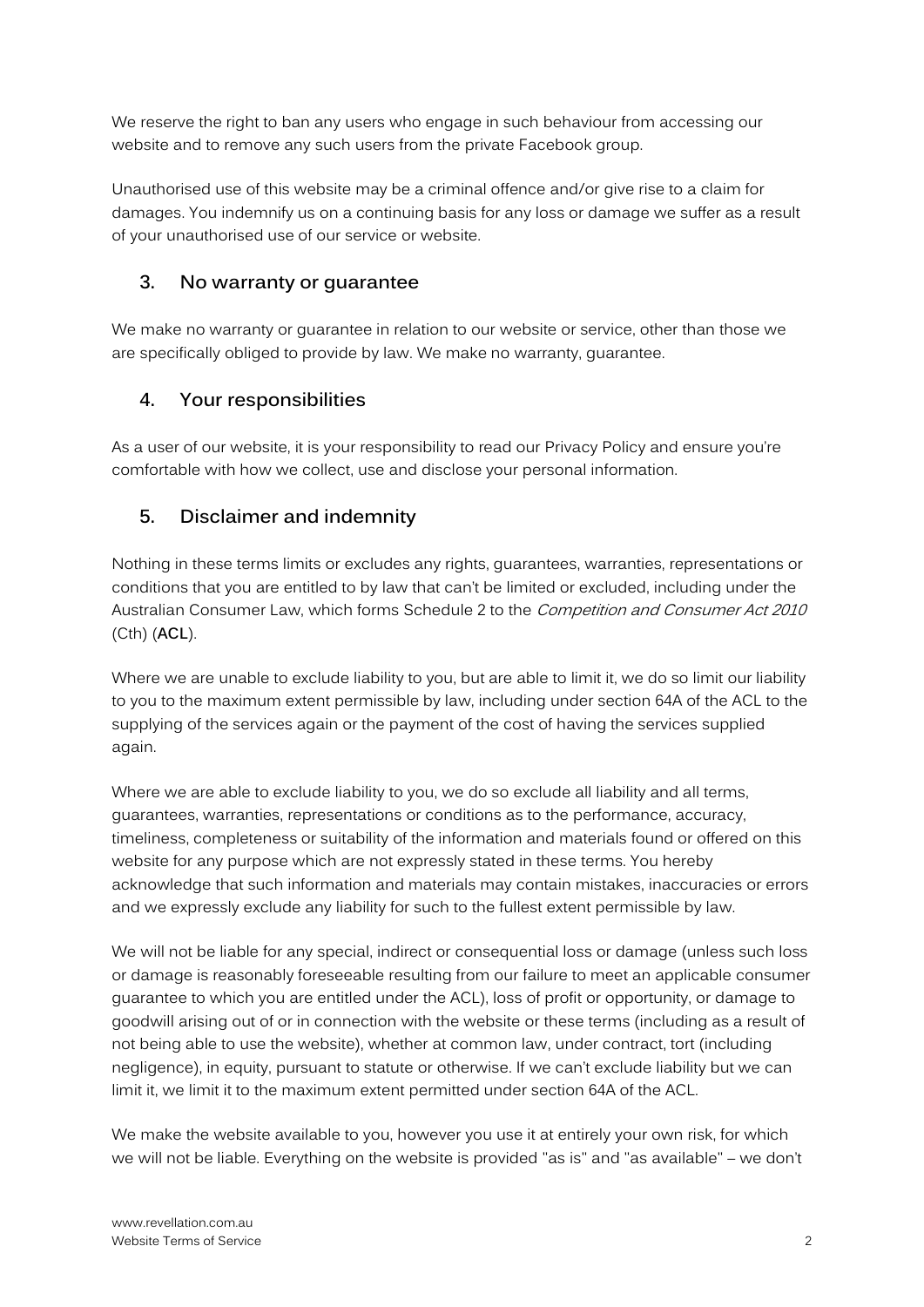make any representations or warranties of any kind – and we exclude all liability for loss or damage you might suffer because of:

- failures, errors, mistakes, inaccuracies, interruptions, defects, delays, viruses, lost, stolen, altered or misused data, unlawful third party conduct arising out of the website;
- unsuitable or out of date information on the website (including third party material and advertisements on the website);
- you or any other person acting or not acting, on any information;
- personal injury or property damage of any nature resulting from your or any other person's access to or use of the website;
- any unauthorised access to or use of information or data, including personal and financial information, collected by us;
- any interruption of transmission to or from the website;
- any unauthorised access to or use of information or data, including personal and financial information, collected by us;
- any malware (bugs, viruses, trojan horses, ransomware or other harmful code or communications) which may be transmitted to or through the website, including links to other sites;
- costs incurred by you in using the website; and
- links which are provided for your convenience.

It is your own responsibility to ensure that any services or information available through this website meet your specific requirements.

You indemnify us from and against all claims, suits, demands, actions, liabilities, costs and expenses (including legal costs and expenses on a full indemnity basis) resulting from your use of the website.

### 6. Intellectual property

This website contains material which is owned by or licensed to us. This material includes, but is not limited to, the content, design, layout, appearance, look, graphics, text, logos, button icons, video images, audio clips, code, scripts, design elements and interactive features of the website, and is protected by copyright under the laws of Australia and through international treaties.

Unless we say otherwise, all rights (including copyright) in the website are owned or controlled by us and are reserved by us.

Any reproduction of the website or website content is prohibited other than in accordance with these terms.

All designs, trademarks, service marks and trade names are owned, registered and/or licensed by us, save for any trademarks reproduced on this website which are not the property of or licensed to us, which are acknowledged on the website.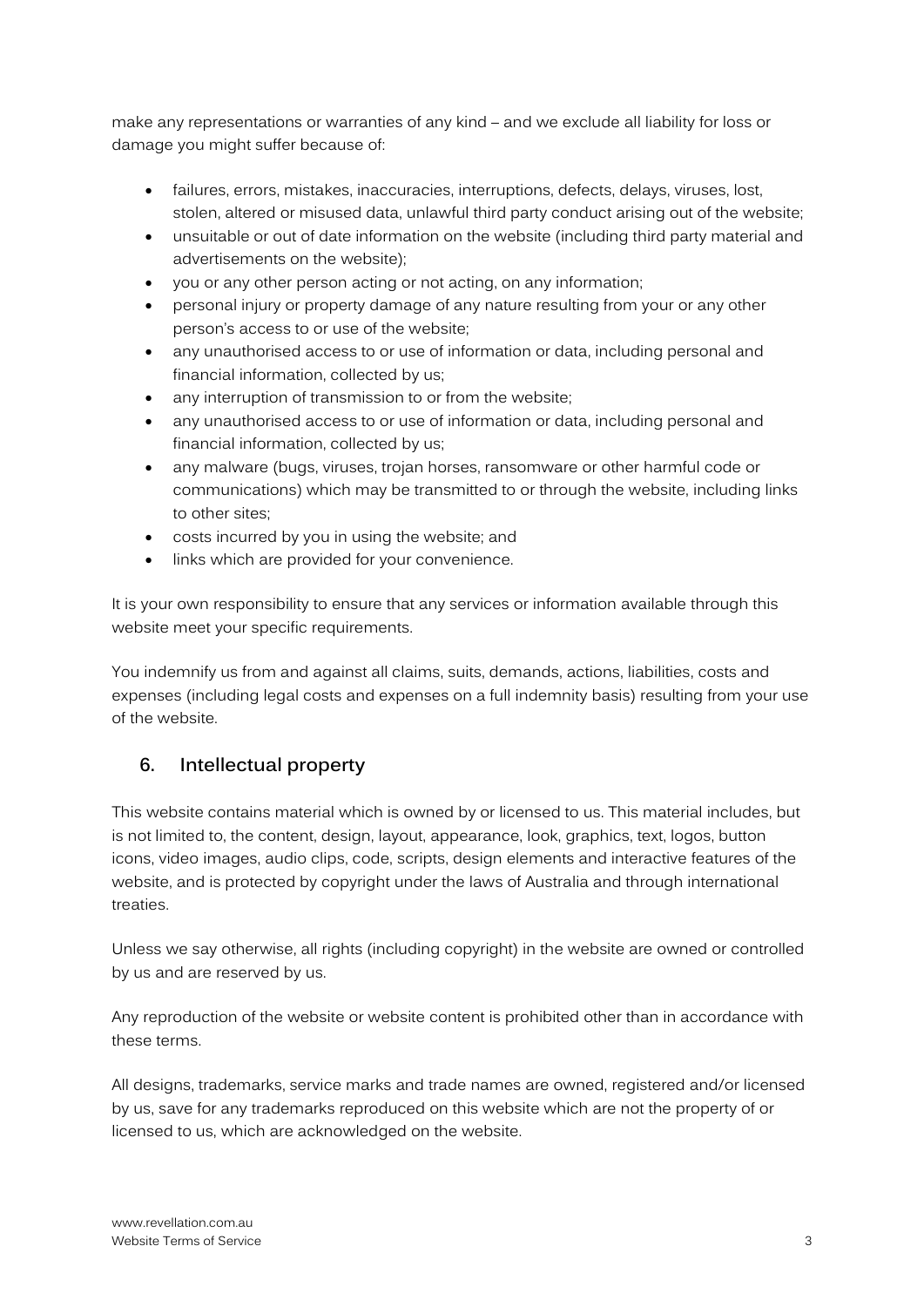As a user of our website, we grant you a worldwide, non-exclusive, royalty-free, revocable license to use our website in accordance with these terms, to copy and store the website and its content in your device's cache memory and to print pages from the website for your own personal and non-commercial use.

Except as outlined above, we don't grant you any other rights whatsoever in relation to the website- all other rights are expressly retained and reserved by us and nothing you do on or in relation to the website will transfer any intellectual property or associated rights.

If you would like to share our website or social media content that's freely available for re-use or is in the public domain, you are permitted to do so, as long as you attribute same to us and link back to our website. If you'd like to share, re-publish or otherwise use our website or content in a way that you aren't expressly authorised to do by these terms, please don't hesitate to get in touch with us.

### 7. Submissions

Any material you send to us (including any data, questions, comments, suggestions, ideas, designs, images, videos, audio, marks or other information) will be deemed to be nonconfidential and non-proprietary, unless you tell us otherwise. You authorise us to use it for any purpose, without compensation to you.

You warrant that all information that you submit to us is true and correct, to the best of your knowledge and information, and that you are the rightful owner of all intellectual property rights in such information.

You indemnify us on a continuing basis for providing any information that is false, misleading or deceptive or the provision and/or our subsequent use of which constitutes a breach of any person's intellectual property rights.

### 8. Privacy

We take your privacy seriously. All information we collect through your use of the website and how we use and disclose it is set out in our Privacy Policy, which is available on our website.

### 9. Our use of cookies

We use cookies to monitor browsing preferences and to help us improve, promote, and protect our website and services. By continuing to use the website, you agree to our cookie policy. You can find out more information about our cookie policy in our Privacy Policy, which is available on our website.

### 10. Security

Our website is security assured by Wix. We use our best endeavours to ensure the website is free of any malware, bugs, viruses, trojan horses, ransomware or other harmful code or